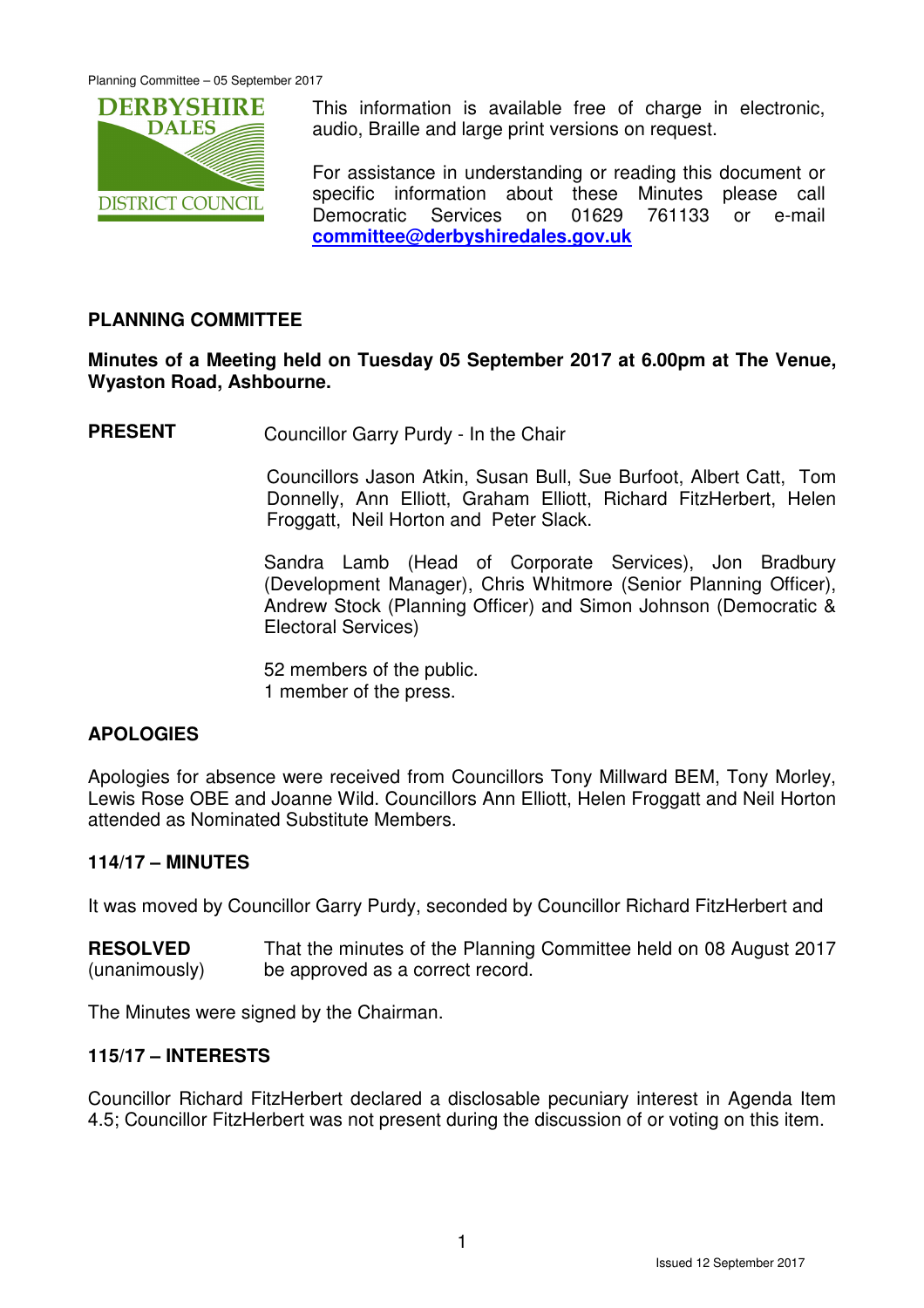### **116/17 – APPLICATION NO. 17/00630/FUL – ERECTION OF PAVILLION ASSOCIATED CAR PARKING AREA AND ACCESS AT PLAYING FIELDS TO THE REAR OF GREEN ROAD, ADJACENT TO BOOTHBY MEADOWS SCHOOL.**

The Committee visited the site prior to the meeting to allow Members to appreciate the site and context and the impact arising from the proposal.

In accordance with the procedure for public participation, Councillor Sandra Spencer (Ashbourne Town Council), Mr Andrew Flack and Mr Stuart Lees (Local Residents) and Mr Graeme Perry (Walker & Lees Ltd & Local Residents) spoke against the application. Mr Michael Betteridge (The Old Trust), Mr Scott Garrity (Head Teacher QEGS) and Mr Colin Smith (School Governor QEGS) spoke in favour of the application.

It was moved by Councillor Albert Catt, seconded by Councillor Jason Atkin and

**RESOLVED** (unanimously) That planning permission be refused for the reason set out in the report.

#### **117/17 – APPLICATION NO. 17/00329/FUL – HYBRID APPLICATION – RESIDENTIAL DEVELOPMENT OF UP TO 4 NO. DWELLINGS AND ACCESS (OUTLINE) AND ERECTION OF BUILDING FOR B2/B8 USE AND ASSOCIATED ACCESS (FULL) AT ASHBOURNE ROAD, CUBLEY.**

The Committee visited the site prior to the meeting to allow Members to assess the impact of the development on the local environment.

Correspondence received after publication of the agenda was distributed at the meeting. This comprised of correspondence from the applicant's agent of a summary statement to Members and Officers setting out the proposed development, associated benefits and rebuttal comments in relation to the Officer's report.

In accordance with the procedure for public participation, Mr Edward Behague and Mr James Bennett (Local Residents) spoke against the application. Mr William Smith (Local Business Interest) and Mr Paul Russell (Applicant) spoke in favour of the application.

It was moved by Councillor Albert Catt, seconded by Councillor Peter Slack and

**RESOLVED** (unanimously) That delegated authority be granted to the Development Manager to grant planning permission, subject to appropriate conditions, including ones to secure the substantial delivery of the employment provision ahead of the housing and secure an appropriate landscape buffer to prevent noise nuisance to residents residing near the new employment use.

### Reason

That on balance, the economic and social benefits of this development would outweigh the limited environmental harm caused by the unsustainable location of the housing and the impact on the character and appearance of the local landscape.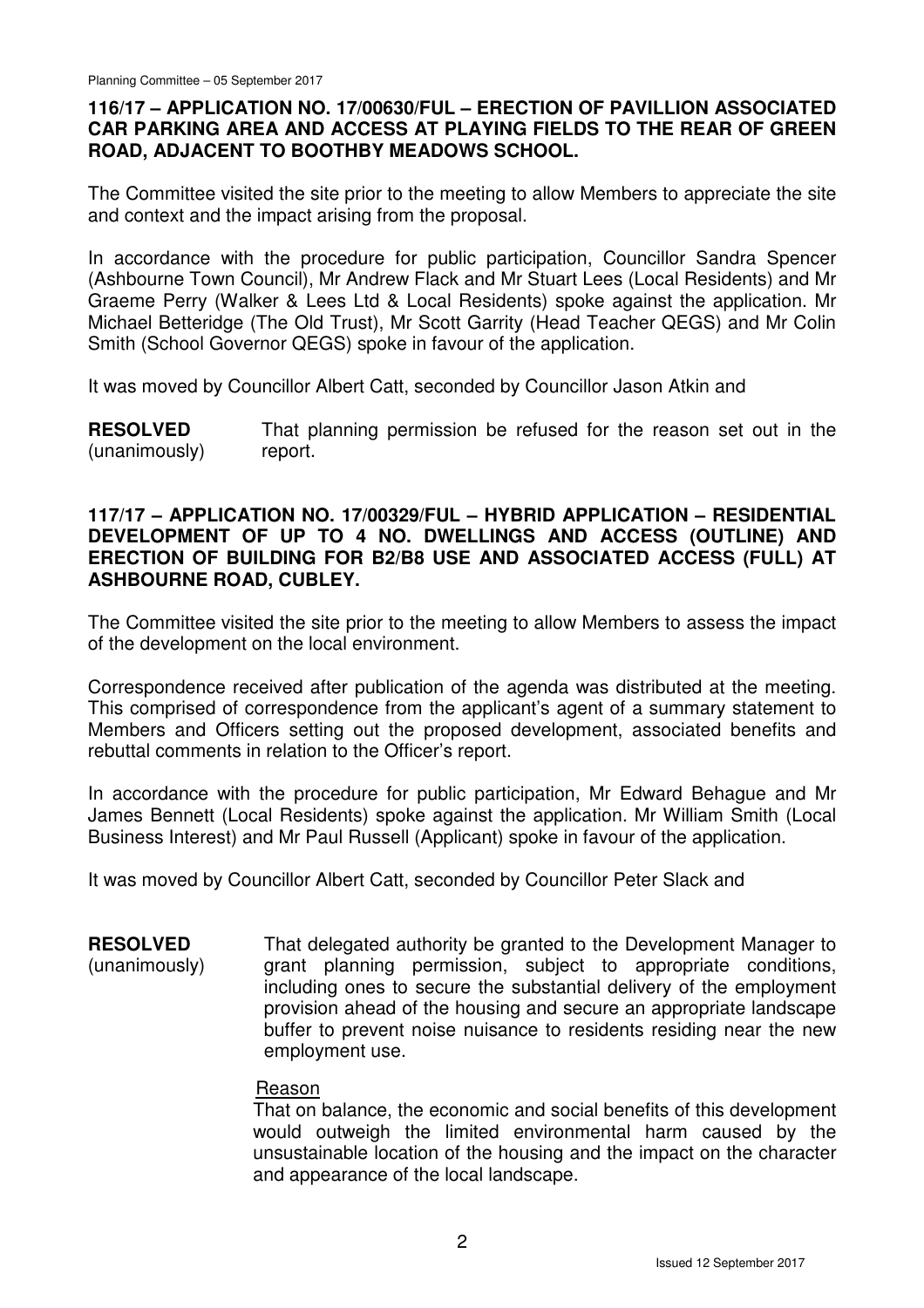## **118/17 – APPLICATION NO. 16/00832/OUT – OUTLINE APPLICATION FOR RESIDENTIAL DEVELOPMENT AND ASSOCIATED ACCESS AT LAND EAST OF LES ARDENNES, HULLAND WARD.**

In accordance with the procedure for public participation, Councillor Peter Birkbeck (Hulland Ward Parish Council) and Mrs Diana Spencer (Local Resident) spoke against the application.

It was moved by Councillor Jason Atkin, seconded by Councillor Peter Slack and

**RESOLVED** (unanimously) That authority be delegated to the Development Manager to grant Outline planning permission, subject to the completion of a Section 106 Planning Obligation Agreement to secure affordable units on-site of 30%, the contribution towards primary school, secondary and post 16 places and subject to the conditions, reasons and advisory footnotes as set out in the Officer's report.

### **119/17 – APPLICATION NO. 17/00337/FUL – RESIDENTIAL DEVELOPMENT OF 151 DWELLINGS, ACCESS AND ASSOCIATED WORKS AT LAND SOUTH OF OLD DERBY ROAD, ASHBOURNE.**

Correspondence received after publication of the agenda was distributed at the meeting. This comprised correspondence received from local residents summarising concerns relating to the application in relation to the site and its hedgerow boundary, the consultation process, suspected contravention of the Appeal Decision Notice and weekend hours of construction.

In accordance with the procedure for public participation, Mr William Hodgson (Applicant) spoke in favour of the application.

It was moved by Councillor Jason Atkin, seconded by Councillor Albert Catt and

**RESOLVED** (unanimously) That planning permission be granted subject to the applicant entering into a linking agreement to secure the original planning obligations / developer contributions approved in respect of the Outline application (13/00911/OUT) and authority be delegated to the Development Manager to impose conditions to cover the following:

- 1. Measures to secure biodiversity enhancements and safeguard protected species.
- 2. Land drainage.
- 3. The external appearance of the development.
- 4. Highway safety.
- 5. The delivery and management of open space / appropriate landscaping.
- 6. Removal of PD rights to certain plots, and;
- 7. Noise attenuation.